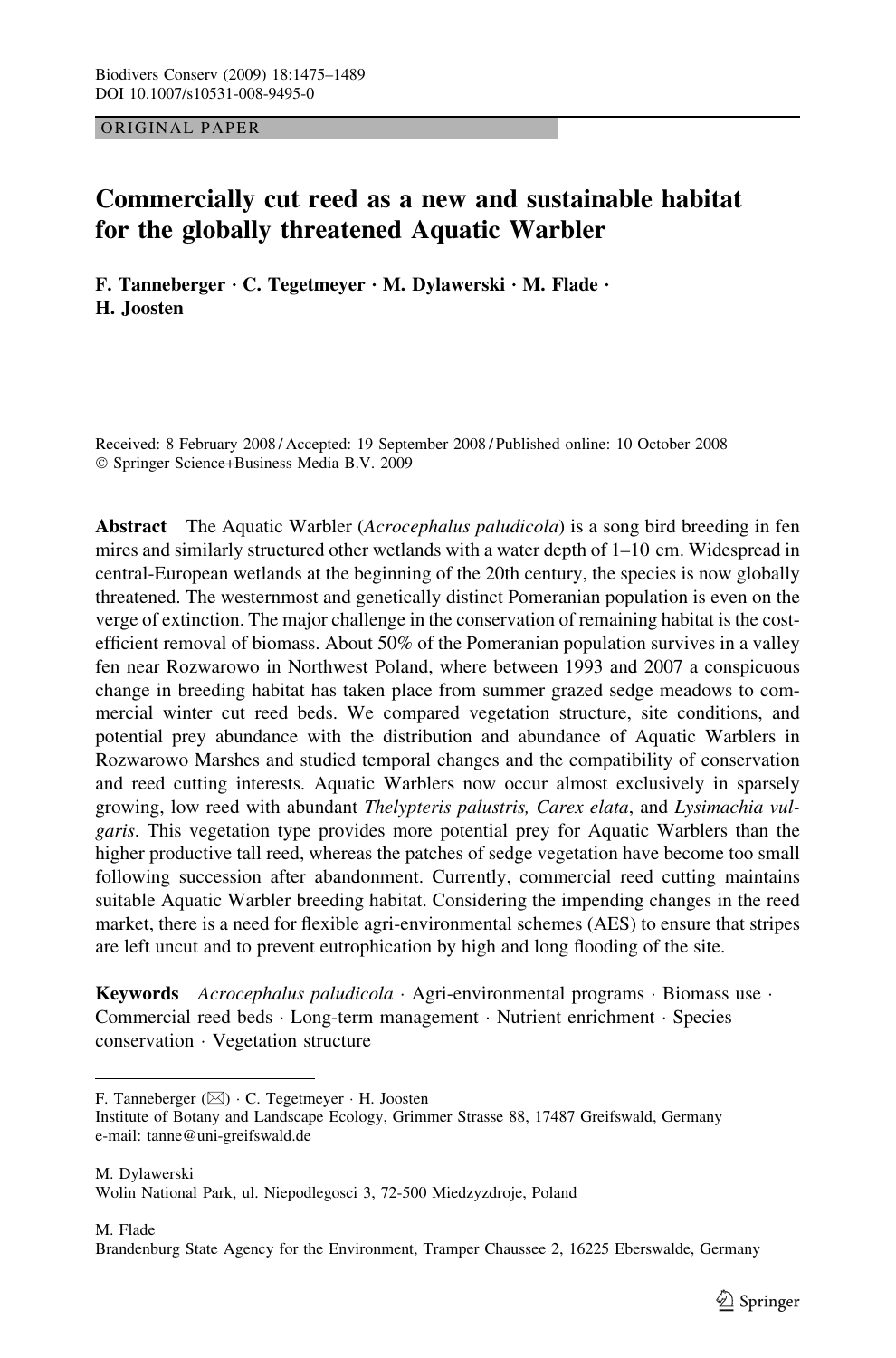## <span id="page-1-0"></span>Introduction

Until the beginning of the 20th century the Aquatic Warbler (Acrocephalus paludicola) used to be a widespread bird in central-European wetlands (Schulze-Hagen [1991](#page-13-0)). The species bred in mesotrophic and slightly eutrophic river valley mires (Aquatic Warbler Conservation Team [1999\)](#page-12-0) that remained treeless because of the stable high water levels and the low bearing capacity of the loose peat layers. Their vegetation dominated by sedges offered optimal conditions to the species that predominantly forages by climbing in the plants (Leisler [1981](#page-13-0)). In the course of the 20th century the global population decreased by [95% as a consequence of wetland drainage and agricultural intensification, and the species went extinct in France, Belgium, Italy, and The Netherlands. Currently, the Aquatic Warbler regularly breeds in only six countries in less than 50 sites (Fig. 1b) and is classified as vulnerable at a global level (BirdLife International [2000,](#page-12-0) [2007](#page-12-0)). Its world population comprises  $\sim 10,000-14,000$  singing males, of which  $\sim 90\%$  are concentrated in the nowadays stable core population in Belarus, Eastern Poland and Ukraine (Flade et al. [2006,](#page-12-0) data collected by BirdLife Aquatic Warbler Conservation Team).

The currently westernmost Aquatic Warbler breeding sites are located in Northeast Germany and Northwest Poland (Fig. 1a). This so-called Pomeranian population shows genetic (Giessing [2002](#page-12-0)) and possibly migrational (Pain et al. [2004\)](#page-13-0) differences and its conservation is crucial for maintaining the intraspecific diversity of the species and for the re-colonization of restored breeding sites in Western Europe (Flade et al. [2006\)](#page-12-0). The Pomeranian population has decreased sharply in numbers in recent years: the number of singing males fell from 230 in 1997 (Krogulec and Kloskowski [2003](#page-12-0)) to 80 in 2007. Aquatic Warblers breed in low and sparse vegetation (Aquatic Warbler Conservation Team [1999;](#page-12-0) Tanneberger et al. accepted). In contrast to the mainly sedge-dominated habitats of the core population, Pomeranian habitats have either a mixed vegetation of sedges and grasses (mainly Carex acuta and Phalaris arundinacea) or are dominated by reed



Fig. 1 a Location of the seven current Aquatic Warbler breeding sites in Pomerania, including (1) Rozwarowo Marshes. b Global distribution of current Aquatic Warbler breeding sites, with Pomeranian population (small oval) and core population (large oval). The West-Siberian breeding sites (no permanent breeding) are not depicted. Data: members of Aquatic Warbler Conservation Team pers. comm.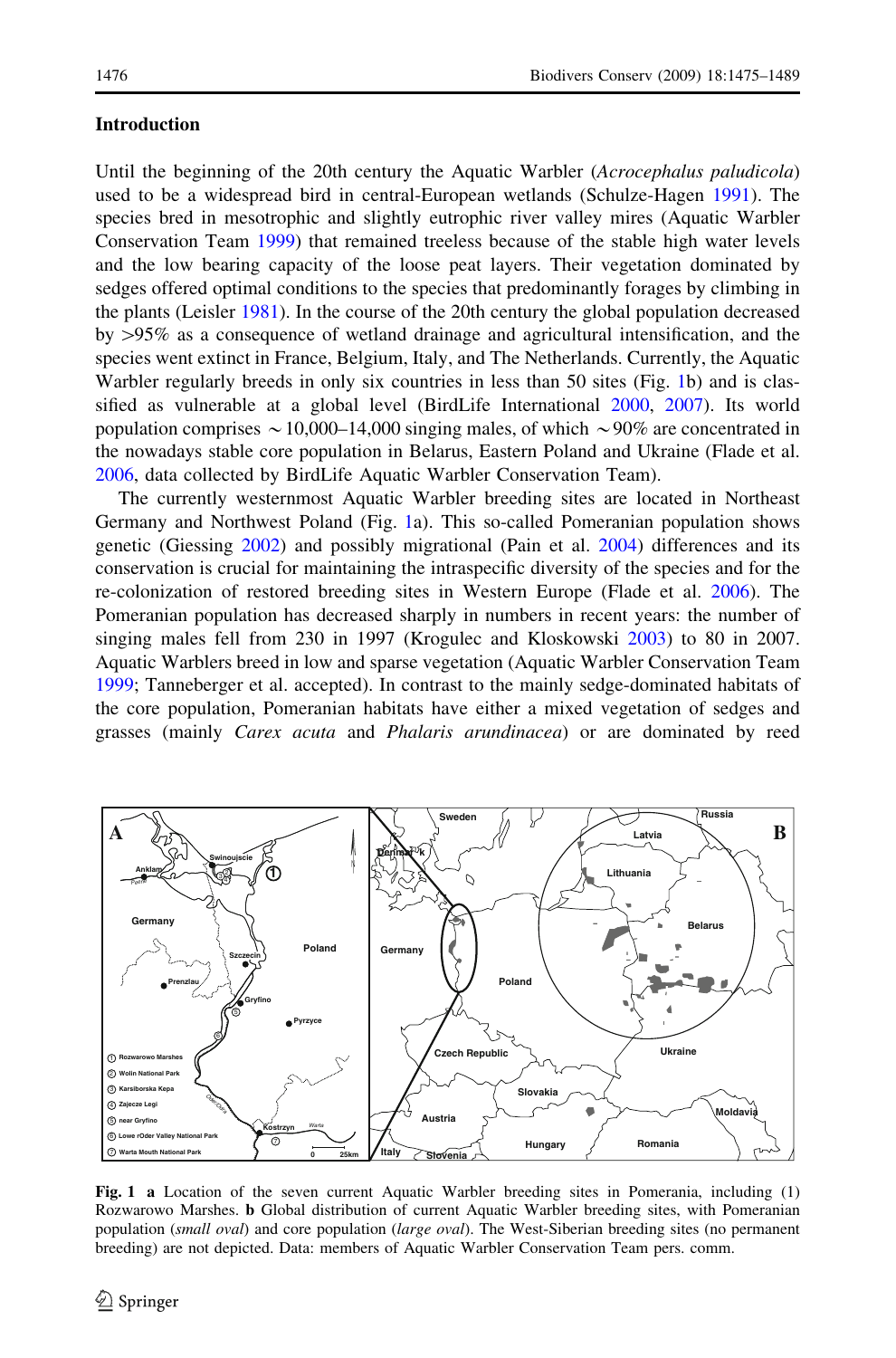<span id="page-2-0"></span>Phragmites australis (Tanneberger et al. [2005,](#page-13-0) accepted). The frequently cut reed is currently a unique habitat type across the breeding range (Aquatic Warbler Conservation Team [1999](#page-12-0)), where many sedge-dominated habitats loose their suitability due to overgrowth by reed (Kozulin and Flade [1999;](#page-12-0) Krogulec and Kloskowski [2003\)](#page-12-0). Winter cutting may become a new and important management tool in such overgrown habitats, in Belarus, Poland, and Lithuania.

In this paper we compare the floristic composition, structure, site conditions, management, prey resources, and Aquatic Warbler occurrence of the vegetation types of the Rozwarowo Marshes, where  $\sim$  50% of the Pomeranian Aquatic Warbler population survives. Based on this analysis, we give recommendations on vegetation management that integrates conservation and socio-economic interests.

## **Methods**

## Study area

Rozwarowo Marshes (1,100 ha) are located 15 km from the Baltic Sea in Northwest Poland (Fig. [1](#page-1-0)a). The Grzybnica river (Fig. 2) divides the peatland into an eastern and a western part. The area receives additional water from the Wołczenica river in the east and during heavy northerly storms also brackish water from the Baltic Sea. The peatland occupies a glacial basin that was shaped by melting inland ice. Lake sediments upto 3.5 m



Fig. 2 Vegetation of Rozwarowo Marshes as in July 2005 (ditches as in summer 2007). Aquatic Warblers occur only in vegetation type 3 throughout the peatland and partly in adjacent patches of type 4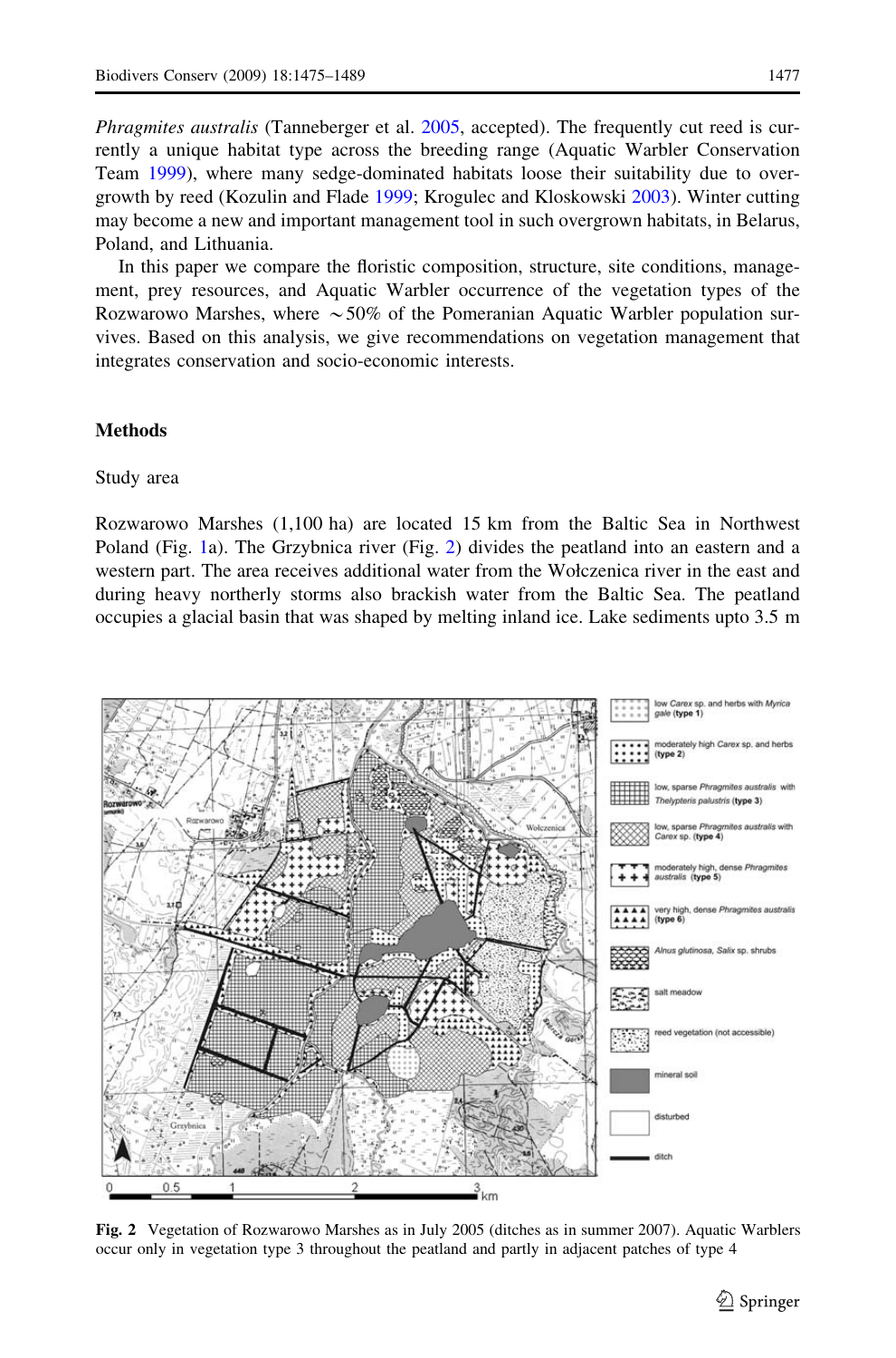thick underlay a  $1-2$  m thick reed peat that was deposited in subneutral conditions (Tegetmeyer et al. [2007\)](#page-14-0). Ditches and a settlement on maps from the 19th to 20th century indicate that the area was used for grazing, mowing and peat extraction. Rozwarowo Marshes have never been intensively drained, despite of plans to do so (Dreyer [1913](#page-12-0)). After more than 40 years without land use, winter reed cutting for thatching started in 1989 and the area became managed as a single wale cutting commercial reedbed (reed cut every winter, Hawke and José [1996](#page-12-0)). In 2004, along with the enlargement of the European Union, the peatland was designated as a special protection area (SPA) under the Birds Directive (79/409/EEC) for the European network of protected areas Natura 2000. It is one of the floristically most valuable peatlands in Northwest Poland, with the largest population of Myrica gale in this region (Jurzyk [2004\)](#page-12-0), Carex pulicaris that is threatened with extinction in Poland (Jurzyk and Wróbel  $2003$ ), and halophytes of the Triglochino-Glaucetum maritimae (Jurzyk unpublished data).

## Sampling

Plots (25  $\text{m}^2$ ) representative for larger areas to allow for later mapping of the whole area were sampled throughout July 2005 ( $N = 82$ ) and in early June 2006 ( $N = 16$ ). Plant species cover was estimated in 2005 in a modified Braun–Blanquet scale (Dierschke [1994](#page-12-0)) and in 2006 in the Londo scale (Londo [1984\)](#page-13-0). These ordinal scales were transformed into single percentage values following Dierschke ([1994\)](#page-12-0): Braun–Blanquet scale:  $r = 0.1\%$ ;  $+ = 0.5\%$ ; 1a = 2%; 1b = 4%; 2a = 8.8%; 2b = 20.0%; 3 = 37.5%; 4 = 62.5%;  $5 = 87.5\%$ ; Londo scale:  $0.1 = 1\%$ ;  $0.2 = 2\%$ ;  $0.4 = 4\%$ ;  $1 = 10\%$ ;  $2 = 20\%$ ;  $3 = 30\%$ ;  $4 = 40\%$ ;  $5 = 50\%$ ;  $6 = 60\%$ ;  $7 = 70\%$ ;  $8 = 80\%$ ;  $9 = 90\%$ ;  $10 = 97.5\%$ . The nomenclature of angiosperm species follows Wisskirchen and Haeupler [\(1998\)](#page-14-0); that of bryophytes Frahm and Frey ([1992\)](#page-12-0). Height of the upper and of the ground vegetation layer was measured with three replicates per plot. Thickness of the litter layer was measured with three replicates per plot in 2006 and the geometric mean of minimum and maximum litter height per plot was calculated.

Water height (three replicates per plot) was measured during vegetation sampling with a measuring stick and expressed in centimeter above soil surface. As a proxy for productivity C:N ratios were determined in soil samples ( $N = 35$ ) from a depth of 5–10 cm (cf. Succow and Joosten [2001](#page-13-0)) with a C:N-analyzer (Element vario EL) with Dumas digestion.

Singing Aquatic Warbler males (sm) were counted annually 2004–2007 in late May and late June shortly before and after sunset (Südbeck et al. [2005\)](#page-13-0). Density was estimated for the total area with Aquatic Warbler occurrence (310 ha) and additionally for a core area in the southwestern part of the peatland south of the main channel with a particularly high Aquatic Warbler density during the study period (90 ha).

To assess food resources for Aquatic Warbler samples were collected in early June 2006 by sweeping a net with 30 cm diameter, 80 cm handle and fine mesh along transects of 100 sweeps (cf. Mühlenberg [1993;](#page-13-0) Robel et al. [1995\)](#page-13-0). Because the vertical distribution of invertebrates varies diurnally and with weather condition (Southwood [1978\)](#page-13-0), sampling was restricted to between 10 a.m. and 5 p.m., and to not or only partly clouded days with no or little wind and dry vegetation. Samples were stored immediately in an ether bar, subsequently (after a few hours) in acetic acid water, and after identification in ethanol. Identification (mostly to family level) followed Schaefer [\(2006](#page-13-0)). The length of the invertebrates was measured and their biomass was calculated using length–weight reference curves derived from invertebrate sampling in Aquatic Warbler breeding sites in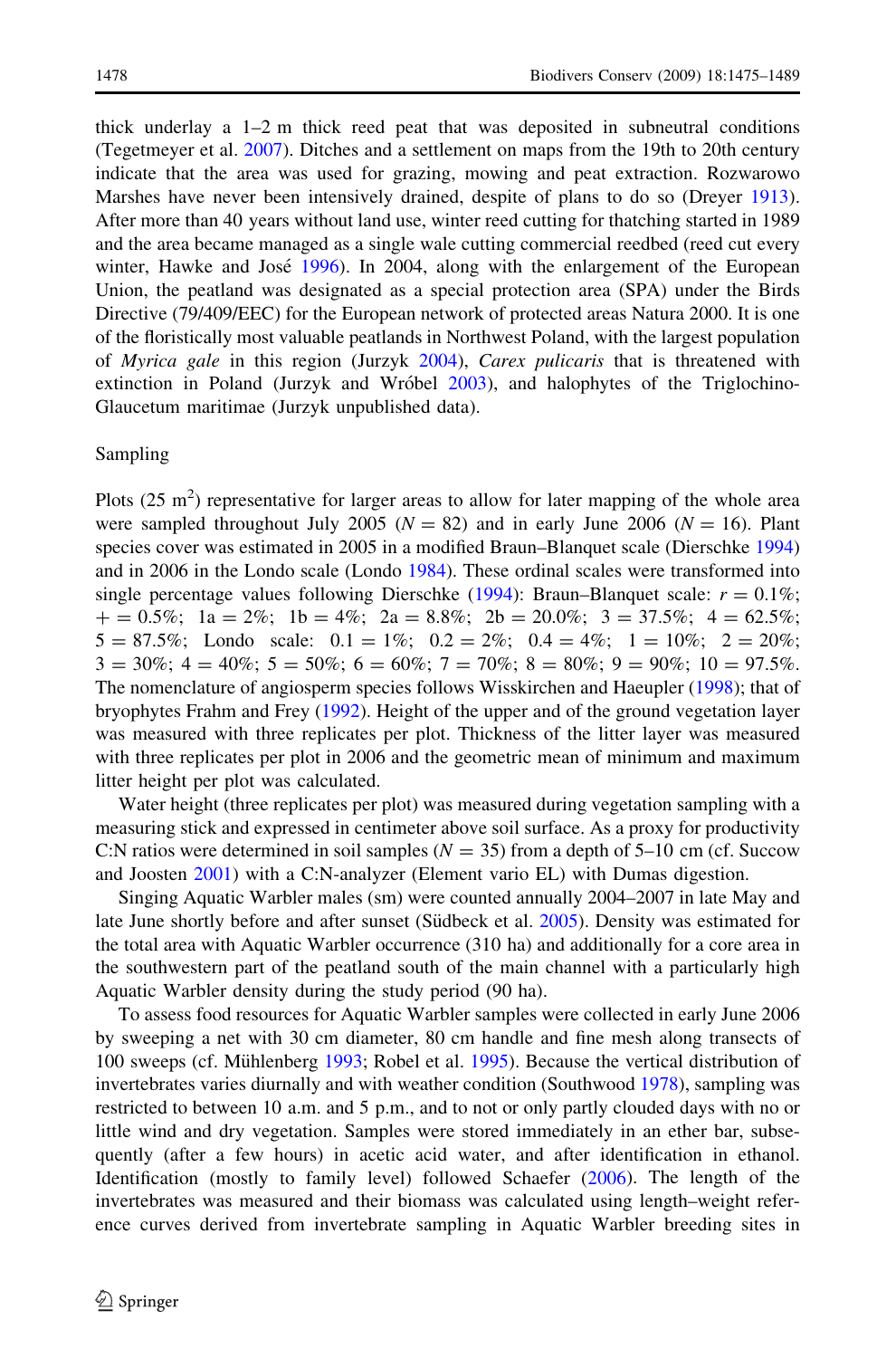Pomerania in 2005 (Tanneberger et al. accepted). Information on timing and methods of land use was collected in interviews with the landowners.

## Data analysis

As vegetation structure is more important in Aquatic Warbler habitat selection than plant species composition (Leisler [1981](#page-13-0); Tanneberger et al. accepted), we integrated vegetation structure variables in our analysis. We included cover values of the upper vegetation layer  $(>1$  m height), of the ground vegetation layer (vascular plants  $< 1.0$  m height), of small and medium-sized least competitive species (CSR species according to Grime [1974](#page-12-0); Grime et al. [1988;](#page-12-0) Hodgson et al. [1999;](#page-12-0) Klotz et al. [2002,](#page-12-0) including e.g., Carex disticha, Thelypteris palustris, Potentilla palustris, and Galium palustre), and of mosses, respectively. For each plant species the Ellenberg nutrient indicator value N (Ellenberg et al. [1992](#page-12-0); Hill et al. [2000\)](#page-12-0) was multiplied by its coverage in a plot and the sum of these values for all species was used as a proxy for the productivity of that site (Wagner et al. [2007](#page-14-0)).

On the basis of the vegetation relevés, ecological–sociological species groups were elaborated manually by table work (Mueller-Dombois and Ellenberg [1974\)](#page-13-0), using the bioindication data of Ellenberg et al. ([1992\)](#page-12-0) and Koska et al. [\(2001\)](#page-12-0) and own water level data. To assess the main floristic and ecological gradients an indirect gradient analysis (detrended correspondence analysis (DCA) using the program package PC-ORD 4.01) was carried out with the percentage cover data. Correlations of site and vegetation structure variables with the ordination axes were assessed using Pearson's correlation coefficient  $(r^2)$ (McCune and Mefford [1999\)](#page-13-0). The relevés were ordered according to the environmental and vegetation structure gradients most important in the DCA and classified to non-hierarchical vegetation units following Koska et al. [\(2001](#page-12-0)).

To identify differences between vegetation types with and without Aquatic Warbler, we used multiple (ANOVA with Scheffé test and Kruskal–Wallis  $H$ -test) and pairwise (with Mann–Whitney U-test) tests. Significance levels were Holm corrected (Quinn and Keough [2002\)](#page-13-0) where appropriate. One vegetation type was excluded from the analysis as it occurs only along ditches and does not meet the minimum Aquatic Warbler home range size and shape (Schaefer et al. [2000](#page-13-0)). For statistical analyses, the software package R 2.5.1 (R Development Core Team [2007](#page-13-0)) was used.

## **Results**

## Vegetation types

Six vegetation types were distinguished: two sedge-dominated (types 1 and 2) and four reed-dominated ones (types 3–6; Table [1;](#page-5-0) Fig. [2](#page-2-0)). Type 1 belongs to the Typha latifolia– Carex rostrata reed, types 2–4 to the Calliergonella cuspidata–Carex elata reed, type 5 to the Ranunculus lingua–Carex elata reed, and type 6 to the Solanum dulcamara–Phragmites australis tall herb vegetation according to the regional vegetation form classification of Koska et al. [\(2001\)](#page-12-0). According to phytosociological classification (Pott [1995](#page-13-0)), type 1 belongs to the *Caricetum lasiocarpae* association of the *Caricion lasiocarpae* alliance, type 2 to the *Caricetum elatae (Magnocaricion elatae)*, and types 3–6 to the Scirpo-Phragmitetum australis (Phragmition australis).

Cover and height of the upper vegetation layer increase from type 1 to type 6, whereas the cover of the ground vegetation layer and those of CSR species decrease (Table [1\)](#page-5-0). The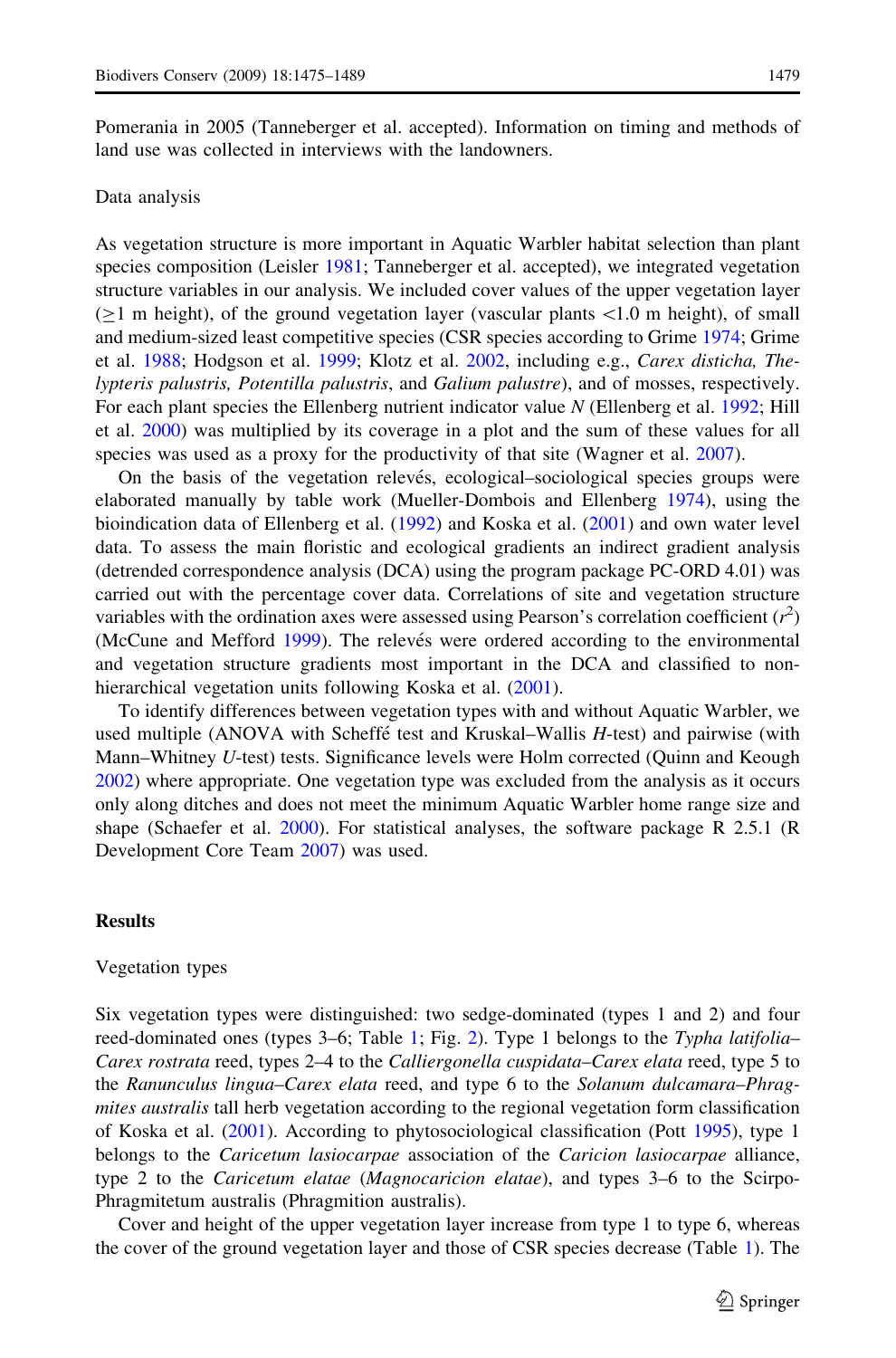| Vegetation type                       |             |                   | 1             | $\overline{c}$  | 3               | $\overline{4}$  | 5               | 6              |
|---------------------------------------|-------------|-------------------|---------------|-----------------|-----------------|-----------------|-----------------|----------------|
| Number of plots                       |             |                   | 3             | 13              | 35              | 8               | 16              | $\overline{7}$ |
| Total area of this type (ha)          |             |                   | 6             | 37              | 204             | 106             | 64              | 77             |
| Cover of upper vegetation layer (%)   |             |                   | $4 + 1.4$     | $20.8 + 29.2$   | $58.7 + 17.3$   | 74.4 ±12.1      | $93.1 \pm 14.1$ | $94 + 10.4$    |
| Cover of ground vegetation layer (%)  |             |                   | $86.7 + 4.7$  | $78.8 \pm 31.1$ | $68 + 17$       | 50.6 ±27.7      | $25.8 + 23.6$   | 23.1 ±24.6     |
| Cover of CSR species (%)              |             |                   | $64.7 + 20.3$ | $69.8 + 24.8$   | $27.4 \pm 14.3$ | $16.2 \pm 10.6$ | $8.2 \pm 6.4$   | $5.7 + 3.9$    |
| Cover of mosses (%)                   |             |                   | 0             | $0.1 \pm 0.2$   | $20.2 + 25.2$   | $31.5 + 21.1$   | $10.6 \pm 20.7$ | $\Omega$       |
| Height of upper vegetation layer (m)  |             |                   | 1 ± 0.6       | $1.2 \pm 0.4$   | $1.4 \pm 0.2$   | $1.6 \pm 0.2$   | 2 ± 0.3         | $2.1 \pm 0.3$  |
| Height of ground vegetation layer (m) |             |                   | $0.6 \pm 0.1$ | $0.8 \pm 0.1$   | $0.8 \pm 0.1$   | $0.5 \pm 0.2$   | $0.4 \pm 0.3$   | $0.8 \pm 0.3$  |
| Thickness of the litter layer (m)     |             |                   | $0.03 + 0.01$ | $0.03 + 0.01$   | $0.06 \pm 0.02$ | $0.04 \pm 0.03$ | $0.02 + 0.01$   | $0.04 + 0.02$  |
| Mowing                                |             |                   | no            | no              | winter          | winter          | winter          | no             |
| Water level above soil surface (cm)   |             |                   | $15 + 4.1$    | $15.4 + 9.9$    | $1.5 \pm 2.6$   | $5 + 2.7$       | $10.4 + 9.3$    | $6.7 + 7.7$    |
| Productivity proxy based on Ellenberg |             |                   |               |                 |                 |                 |                 |                |
| (1992) nutrient indicator values N    |             |                   | $3.4 \pm 0.1$ | $4.4 \pm 0.3$   | $5.6 \pm 0.8$   | $5.9 \pm 0.7$   | $6.8 \pm 0.3$   | $7.1 \pm 0.1$  |
| Soil C:N ratio                        |             |                   | $24.2 + 8$    | $21.6 + 5.4$    | $20.1 + 2.9$    | $20.7 + 2.1$    | $18 + 1.8$      | $18.2 \pm 4.1$ |
|                                       | soil<br>C/N | moisture<br>class |               |                 |                 |                 |                 |                |
| Myrica gale                           | >20         |                   | V/9           |                 | 1/7             |                 |                 |                |
| Eriophorum angustifolium              |             | 5                 | IV/2          |                 |                 |                 |                 |                |
| Menvanthes trifoliata                 |             |                   | V/36          | III/16          |                 |                 |                 |                |
| Carex rostrata                        |             |                   | V/2           | III/15          |                 |                 |                 |                |
| Carex lasiocarpa                      |             |                   | II/3          | III/10          | 1/4             |                 |                 |                |
| Potentilla palustris                  |             |                   | IV/14         | II/4            | III/12          | III/5           |                 |                |
| Calamagrostis stricta                 |             |                   | 11/2          | V/I2            | II/8            | 1/9             |                 |                |
| Ranunculus lingua                     | $>13-20$    |                   |               | II/1            |                 | 1/1             |                 |                |
| Carex appropinquata                   |             | 4                 | II/4          | IV/9            | II/8            |                 |                 |                |
| Lathyrus palustris                    |             |                   | II/1          | IV/2            | III/2           |                 |                 |                |
| Peucedanum palustre                   |             |                   | IV/5          | V/5             | II/5            | II/1            |                 | 1/2            |
| Stellaria palustris                   |             |                   |               | 1/1             | 1/1             | IV/3            | 1/3             |                |
| Thelypteris palustris                 |             |                   |               |                 | V/T             | 1/9             |                 |                |
| Carex elata                           | $>10-13$    |                   | IV/3          | V/I7            | IV/11           | IV/26           |                 |                |
| Carex disticha                        |             |                   | II/2          | V/26            | II/11           | 1/9             |                 |                |
| Calliergonella cuspidata              |             |                   |               | 1/2             | III/19          |                 |                 |                |
|                                       |             |                   |               |                 | 1/2             |                 |                 | III1/1         |
| Symphytum officinale<br>Urtica dioica | ≤10         |                   |               |                 | 1/4             |                 |                 | IV/6           |
|                                       |             |                   |               |                 |                 |                 |                 |                |
| Calystegia sepium                     |             |                   |               |                 | 11/             |                 |                 | III/3          |
| Leptodictyum riparium                 |             | 5                 |               |                 | II/6            | III/3           | II/11           |                |
| Spirodela polyrhiza                   |             |                   |               | 1/3             |                 |                 | II/35           |                |
| Lemna trisulca                        |             |                   |               |                 |                 |                 | 1/12            |                |
| Equisetum fluviatile                  | ubiq.       |                   | IV/12         | V/24            |                 |                 |                 |                |
| Calamagrostis canescens               |             |                   | V/11          | 1/4             | IV/3            |                 |                 |                |
| Lysimachia vulgaris                   |             |                   | IV/3          | IV/11           | V/11            | II/2            |                 | 1/2            |
| Lythrum salicaria                     |             |                   | IV/1          | III/2           | III/2           | IV/1            |                 |                |
| Epilobium palustre                    |             |                   | IV/1          | IV/2            | II/1            | III/3           |                 |                |
| Mentha arvensis                       |             |                   |               |                 | III/7           | III/8           | 1/3             | III/12         |
| Cardamine pratensis                   |             |                   |               |                 | 1/1             | 1/3             | IV/4            | 1/1            |
| Typha latifolia                       |             | 5                 |               | III/6           |                 |                 | 1/1             |                |
| Rumex hydrolapathum                   |             |                   |               | III/2           | 1/1             |                 | 1/2             |                |
| Carex pseudocyperus                   |             |                   |               |                 | II/1            | IV/4            | II/2            |                |
| Sium latifolium                       |             |                   |               |                 |                 | 1/4             | 1/1             |                |
| Phragmites australis                  |             |                   |               | 1/2             | V/30            | V/49            | V/79            | V/85           |

<span id="page-5-0"></span>Table 1 Vegetation types of Rozwarowo Marshes in July 2005

A selection of species is presented with their general soil C:N (2nd column) and moisture (3rd column,  $5 =$  wet;  $4 =$  very moist) indication after Koska et al. ([2001\)](#page-12-0), and their constancy (I = species present in 1– 20% of all relevés, II = 21–40%, III = 41–60%, IV = 61–80%, V = 81–100%, modified after Dierschke [1994\)](#page-12-0) and mean percentage cover in the vegetation types. Site and vegetation structure parameters are presented as mean  $\pm$  SD

types are also well separated with regard to site conditions: the sedge-dominated types 1 and 2 differ from all other types by their higher water level and their generally higher soil C:N values (Fig. [3;](#page-6-0) Table [2](#page-6-0)). Within the four reed-dominated types, types 3 and 4 have higher soil C:N values than types 5 and 6. The Ellenberg nutrient indicator values increase from type 1 to 6.

Types 1 and 2 are both dominated by sedges and have no or hardly Phragmites australis (Table 1). Soil C:N values are  $>20$  and Ellenberg nutrient indicator values  $<$ 5. The water level lies high above the soil surface, and the vegetation is about 1 m high. Typical plant species include C. elata, C. disticha, Equisetum fluviatile, and Menyanthes trifoliata, in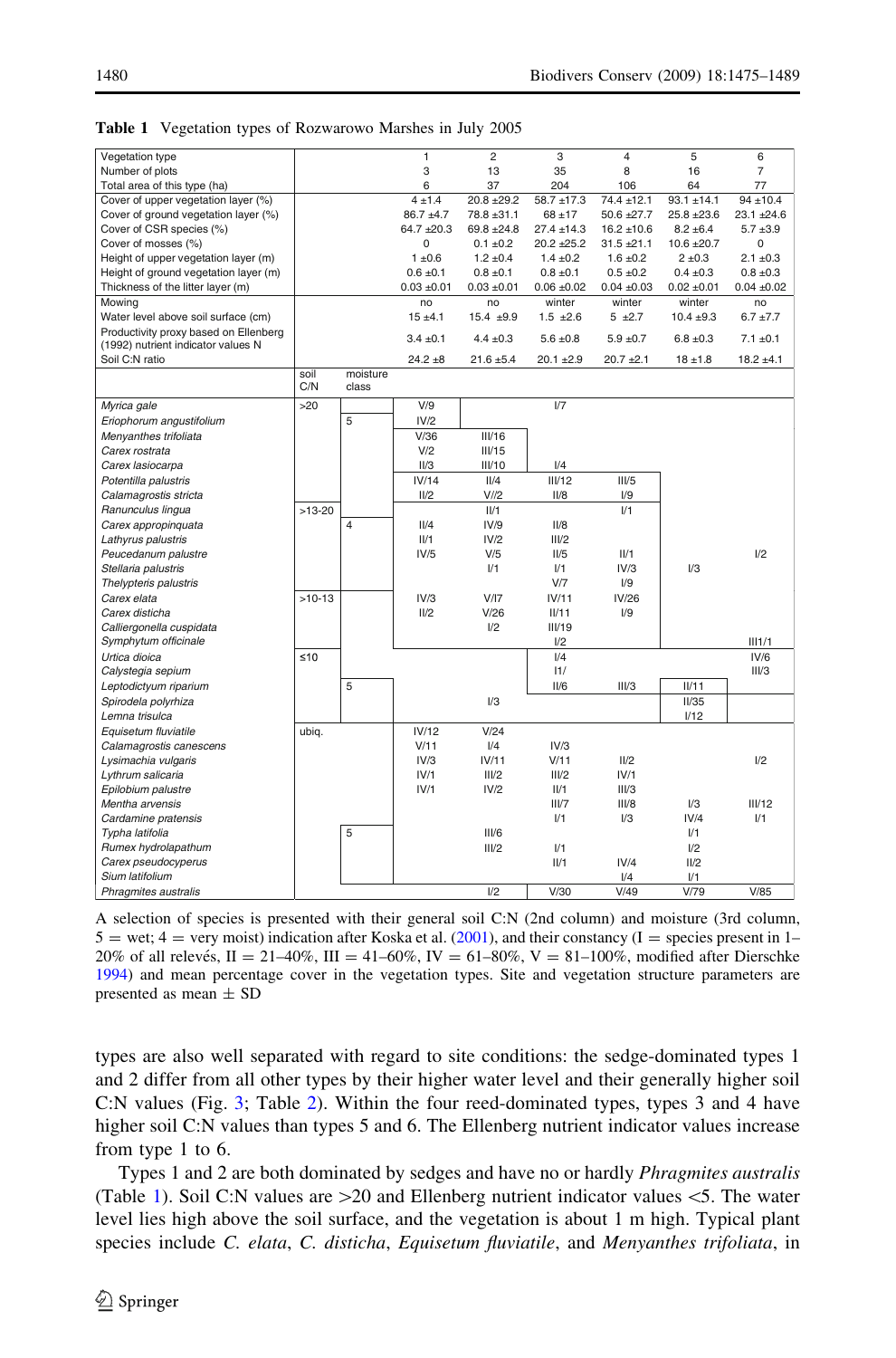<span id="page-6-0"></span>

Fig. 3 Detrended correspondence analysis ordination diagram of vegetation types at Rozwarowo Marshes, based on plant species cover values and presented as a joint plot with productivity proxy based on Ellenberg [\(1992](#page-12-0)) nutrient indicator values N, water level and vegetation structure parameters of Table [1](#page-5-0);  $r^2 > 0.047$ ,  $N = 82$  plots. Total number of plant species: 69. Eigenvalues: axis  $1 = 0.694$ , axis  $2 = 0.273$ , axis  $3 = 0.212$ ; gradient lengths: axis  $1 = 3.752$ , axis  $2 = 2.891$ , axis  $3 = 3.040$ . Total variance of the species data: 4.147. Axes 1 and 3 are depicted as they have the strongest correlation with site parameters (Table 2)

| <b>Table 2</b> Pearson and Kendall<br>correlations $(r^2)$ of selected | Parameter              | Axis 1 | Axis 2 | Axis 3 |
|------------------------------------------------------------------------|------------------------|--------|--------|--------|
| environmental and vegetation<br>structure variables with DCA           | Productivity proxy     | 0.781  | 0.000  | 0.011  |
| axes $1-3$                                                             | Water level            | 0.039  | 0.016  | 0.076  |
|                                                                        | Height of upper layer  | 0.338  | 0.005  | 0.034  |
|                                                                        | Cover of upper layer   | 0.624  | 0.005  | 0.005  |
|                                                                        | Height of ground layer | 0.066  | 0.008  | 0.052  |
|                                                                        | Cover of ground layer  | 0.254  | 0.018  | 0.013  |
| Relate to Fig. 3                                                       | Cover of CSR species   | 0.622  | 0.093  | 0.001  |
|                                                                        |                        |        |        |        |

type 1 also *M. gale* occurs. Type 1 (1% of the area) has the highest C:N values and a lower height than type 2 (8% of the area). Both types have not been mown for at least 10 years.

Type 3 consists of moderately high  $(\leq 2 \text{ m})$  and loosely growing *Phragmites australis* under which the broad leafs of *Thelypteris palustris* form a well-developed ground vegetation layer. Soil C:N values are about 20, Ellenberg nutrient indicator values  $>5$ , and in large parts the water level is permanently at or below the soil surface. Typical additional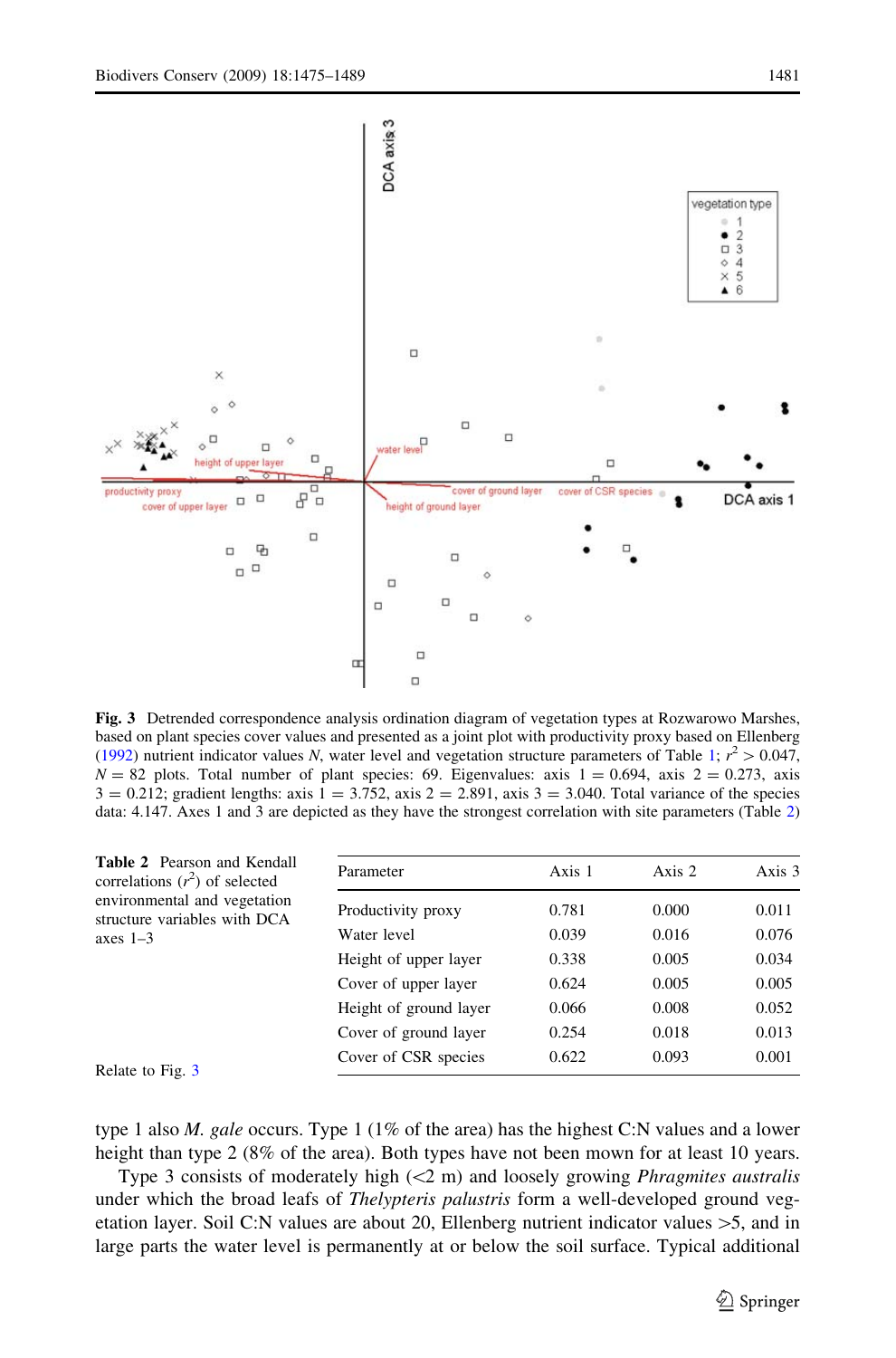<span id="page-7-0"></span>plant species include Peucedanum palustre, Lysimachia vulgaris, and Lythrum salicaria. This type mainly occurs in the western and north-eastern part on 41% of the area. Type 4 comprises moderately high  $(\leq 2$  m) *Phragmites australis* stands with a dense herb layer dominated by sedges. It occurs on 21% of the area, the water level is permanently at or below the soil surface, and soil C:N values are similar to those of type 3. Typical plant species include Carex elata, Potentilla palustris, and the moss Leptodictyum riparium. Type 5 comprises pure stands of in average 2 m high reed. The type covers 13% of the area. In contrast to type 6, also sedges (Carex pseudocyperus) and mosses occur. Here and in type 6, soil C:N values are\20 and Ellenberg nutrient indicator values are at about 7. Type 6 represents upto 2.5 m high, dense stands of reed with a water level that is generally above the soil surface. It occurs mainly along ditches and channels on 16% of the studied area. Typical additional plant species include Urtica dioica and Calystegia sepium. All four reed-dominated types are annually cut in winter.

## Aquatic Warbler number and density

The total number of Aquatic Warbler singing males in Rozwarowo Marshes varied between 22 and 37 (Table 3). The density varied between 0.71 males/10 ha in 2004 and 1.19 males/10 ha in 2006 (for the full area of 310 ha) and reached a maximum of 2.8 males/10 ha in 2007 (for the core area of 90 ha).

## Aquatic Warbler habitat characteristics

Since 2004, Aquatic Warblers occurred exclusively in reed vegetation, except during the second count in 2007 (97% in reed vegetation; Table 3). Comparison with the vegetation map of 2005 (Fig. [2](#page-2-0)) showed that during 2005–2007 the species mainly used vegetation type 3. A few times the species was observed in vegetation type 4 in areas close to type 3 and in one year (2007) one bird was seen in type 2.

Table [4](#page-8-0) compares reed vegetation with Aquatic Warbler (types 3 and 4), reed vegetation without Aquatic Warbler (type 5), and sedge vegetation (types 1 and 2). Type 6 is not included as it mainly occurs along ditches and does not meet the required area of Aquatic Warbler habitat of several hectares. In contrast to reed vegetation without Aquatic Warblers, reed vegetation with Aquatic Warbler has a lower height of the upper vegetation layer, a lower cover of reed, and a higher cover of small, least competitive plant (CSR)

| <b>Table 3</b> Number of Aquatic<br>Warbler singing males and their                                                                                                                       | Year | First count     |              | Second count    |              |  |
|-------------------------------------------------------------------------------------------------------------------------------------------------------------------------------------------|------|-----------------|--------------|-----------------|--------------|--|
| occurrence in reed vegetation (in<br>%) in Rozwarowo Marshes<br>1993-2007                                                                                                                 |      | Total<br>number | Reed $(\% )$ | Total<br>number | Reed $(\% )$ |  |
|                                                                                                                                                                                           | 1993 | 37              | 55           | Not counted     |              |  |
|                                                                                                                                                                                           | 1997 | 28              | 60           | 22              | Not known    |  |
| Data are from R. Czeraszkiewicz,<br>unpublished data (1993–2003)<br>and own observations (since<br>2004). Italics indicate a possible<br>underestimate (very bad counting)<br>conditions) | 2003 | 4               | 75           | Not counted     |              |  |
|                                                                                                                                                                                           | 2004 | $\Omega$        |              | 22              | 100          |  |
|                                                                                                                                                                                           | 2005 | $18 - 21$       | 100          | $21 - 23$       | 100          |  |
|                                                                                                                                                                                           | 2006 | $6 - 7$         | 100          | 37              | 100          |  |
|                                                                                                                                                                                           | 2007 | $19 - 21$       | 100          | 35              | 97           |  |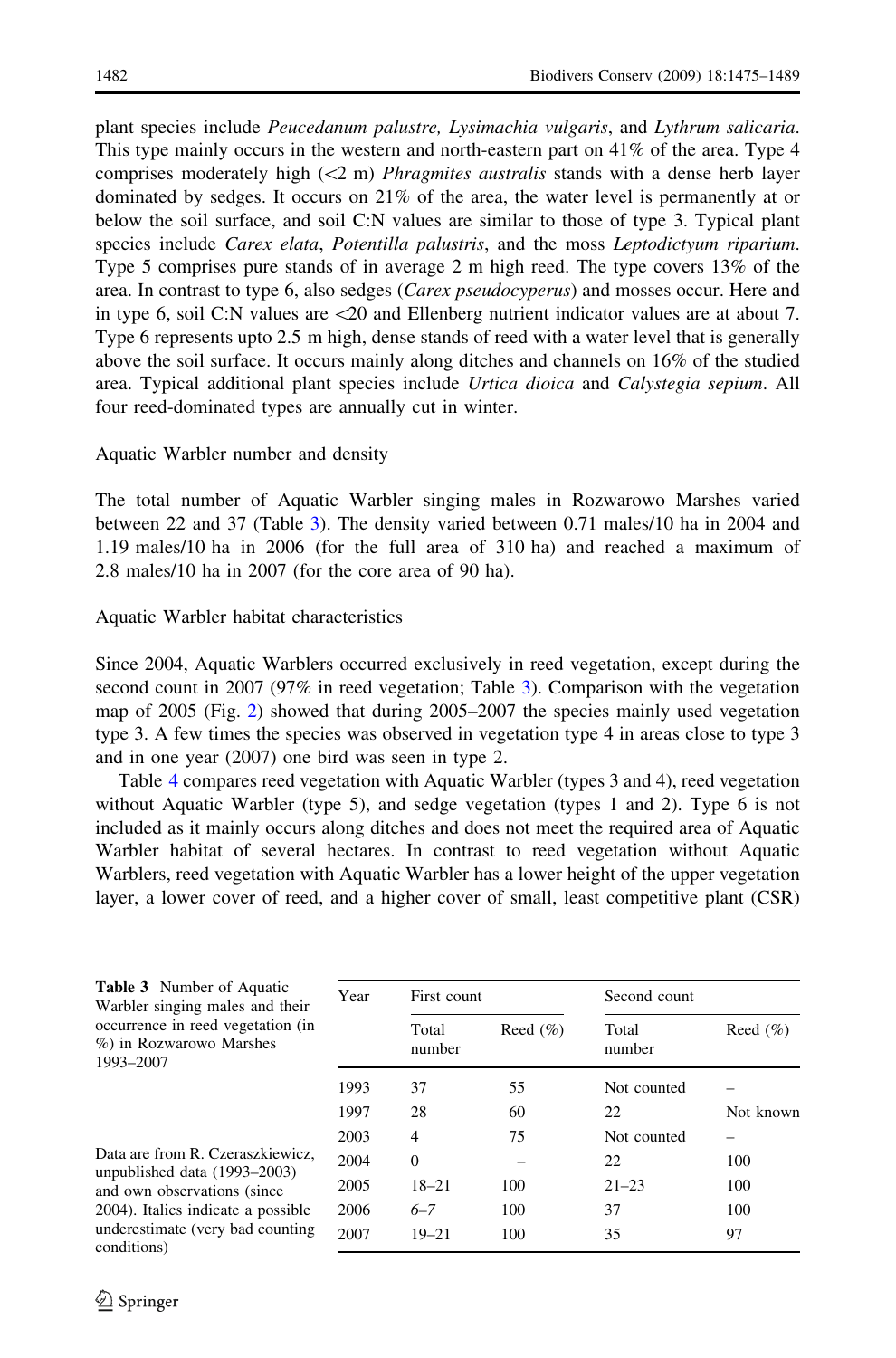| Dominant plant species                              | Reed                                                  | Reed                                   | Sedge                                                                                         | Test value                | P     |
|-----------------------------------------------------|-------------------------------------------------------|----------------------------------------|-----------------------------------------------------------------------------------------------|---------------------------|-------|
| Aquatic Warbler Occurence                           | Yes                                                   | N <sub>o</sub>                         | No.                                                                                           |                           |       |
| Vegetation type                                     | 3 and 4                                               | 5                                      | 1 and 2                                                                                       |                           |       |
| Number of plots                                     | 21                                                    | 10                                     | 9                                                                                             |                           |       |
| Water level above soil surface<br>(cm)              | $3.21 \pm 5.4^{\circ}$                                | $10.9 \pm 11.4^{ab}$ 17.5 $\pm 10^{b}$ |                                                                                               | $F_{2,37} = 10.061$ 0.007 |       |
| Height of the upper vegetation<br>layer $(m)$       |                                                       |                                        | $1.44 \pm 0.23^{\circ}$ $1.97 \pm 0.43^{\circ}$ $1.29 \pm 0.19^{\circ}$ $\gamma_2^2 = 15.931$ |                           | 0.007 |
| Cover of CSR species $(\%)$                         | $27.19 \pm 13.48^{\text{a}}$ 9 $\pm$ 6.5 <sup>b</sup> |                                        | $58.56 \pm 17.51^{\circ}$ $\chi_2^2 = 23.774$                                                 |                           | 0.007 |
| Cover of reed $(\% )$                               | $59.9 \pm 21.3^{\circ}$                               | $95 \pm 7.1^{\rm b}$                   | $3.33 \pm 10^{\circ}$                                                                         | $\chi_2^2 = 30.28$        | 0.007 |
| Cover of mosses $(\% )$                             | $17.88 \pm 20.6^{\rm b}$                              | $3.2 \pm 6.68^{\rm a}$                 | $0.06 \pm 0.17^{\rm a}$                                                                       | $\gamma_2^2 = 10.747$     | 0.01  |
| Productivity proxy based on<br>Ellenberg $N$ values | $5.7 \pm 0.8^{\rm a}$                                 | $6.8 \pm 0.2^b$                        | $4.2 \pm 0.5^{\circ}$                                                                         | $F_{2,37} = 36.985$       | 0.007 |
| Potential prey $(mg/transect)^1$                    |                                                       |                                        | $683.6 \pm 677.4^a$ 147.3 $\pm$ 57.3 <sup>b</sup> 434.8 $\pm$ 266.8 <sup>a</sup> Z = 8.554    |                           | 0.014 |

<span id="page-8-0"></span>Table 4 Characteristics of reed vegetation with Aquatic Warbler (types 3 and 4), reed vegetation without Aquatic Warbler (type 5), and sedge vegetation (types 1 and 2) in Rozwarowo Marshes in July 2005

Type 6 is excluded as it does not meet the required area of Aquatic Warbler habitat of several hectares.  $Meares \pm SD$  and test results for parameters relevant for Aquatic Warbler are given. Values followed by the same letter do not differ significantly from one another (at  $P \le 0.05$ , Scheffe´ test for ANOVA and multiple Mann–Whitney U-tests with Holm correction for Kruskal–Wallis H-test, respectively)

<sup>1</sup> For early June 2006 and  $N = 9/5/5$ 

species and mosses. The productivity proxy value is lower and there is more potential prey biomass. The reed vegetation without Aquatic Warblers has the highest vegetation and the smallest biomass of potential Aquatic Warbler prey of all three categories. The sedge vegetation (without Aquatic Warbler) has a higher cover of CSR species, a lower cover of reed, and a lower productivity proxy value than both reed-dominated types. Height of the upper vegetation layer and potential prey biomass do not differ from reed vegetation with Aquatic Warbler records. Proportions of dominant arthropod groups are similar in all three categories: 35.4–47.1% of the total arthropod biomass are Coleoptera, 17.2–22.8% Diptera, 10.3–17.6% Arachnida, 7.3–11.3% Homoptera, and 2.5–9.9% Orthoptera.

## **Discussion**

#### Changes between 1993 and 2007

Aquatic Warbler distribution maps and vegetation descriptions from 1993, 1997, and 2003 (Table [3](#page-7-0); R. Czeraszkiewicz, unpublished data) reveal a gradual shift of the birds from sedge to reed vegetation. Simultaneously the reed covered area expanded as a result of reed favoring management by the land owners since the mid-1990s. In 1993, half of the Aquatic Warbler males occurred in sedge vegetation without reed, which was more abundant at that time especially in the eastern part of the area. Here, about 50 ha of sedge vegetation were still grazed. In 1997, the total number was smaller and 60% occurred in winter cut reed vegetation. The area with sedge vegetation had decreased especially in the south-eastern part and grazing had completely stopped.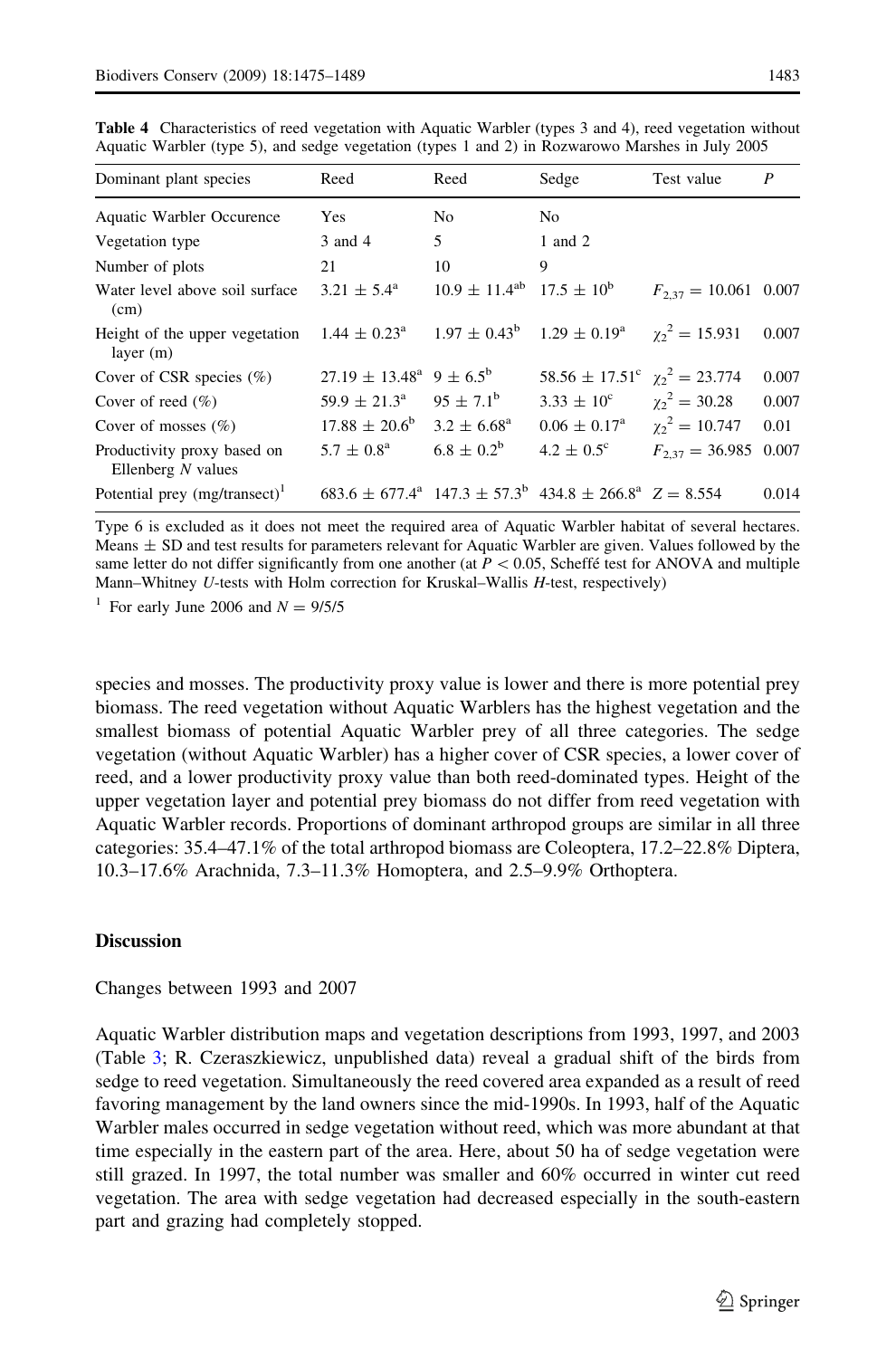Extraordinarily low numbers of Aquatic Warbler were observed in May 2003 and May 2004, probably due to very high water levels dammed up by heavy spring storms over the Baltic Sea. Subsequently the birds almost completely abandoned the sedge vegetation, probably because the remaining sedge patches had become so small and fragmented due to overgrowth with bushes (Fig. [2\)](#page-2-0) that the necessary home range size (upto 8 ha, Schaefer et al. [2000\)](#page-13-0) was no longer reached. Apparently the birds could find a similar vegetation structure and prey abundance (Table [4](#page-8-0)) in the annually cut, sparse reed vegetation. An additional reason for the shift might be the diminishing habitat suitability of the remaining sedge vegetation after the cessation of land use (Tanneberger et al. [2008](#page-13-0)). Associated with an increase in vegetation height and density, the availability of potential prey for Acrocephalus warblers decreases (Poulin et al. [2000](#page-13-0); Tanneberger et al. accepted). This has also been shown for habitats of other passerine species by Wilson et al. ([2005\)](#page-14-0).

#### Comparison with other Aquatic Warbler breeding sites

In the Aquatic Warbler core population, only a few reed-dominated and no annually winter cut sites exist. Most similar to the Rozwarowo habitats are sedge fen habitats with a sparse reed cover described from Biebrza Marshes in Eastern Poland (Trzcina Ławki, H. Bartoszuk, unpublished data), Belarus (parts of Zvanets mire, Kozulin and Flade [1999\)](#page-12-0), and Lithuania (Kliosiai site, Z. Preiksa, unpublished data). Here, Aquatic Warbler density decreased in recent years (Kloskowski and Krogulec [1999](#page-12-0); Kozulin and Flade [1999](#page-12-0)), which is attributed to the overgrowth with reed following changes in water regime and cessation of summer mowing (Kloskowski and Krogulec [1999](#page-12-0)). For Pomerania, Sellin ([1989,](#page-13-0) [1990\)](#page-13-0) described Aquatic Warbler occurrence in brackish grassland overgrown with reed following a decrease in grazing intensity. The vegetation structure was very similar to that in Rozwarowo Marshes (D. Sellin pers. comm.). Here, the birds disappeared either after re-intensification of land use or after cessation of grazing.

The species composition of the sedge vegetation in Rozwarowo Marshes resembles those of the main habitats of the current core population: still largely intact floodplain fens of the rivers Pripyat, Yaselda and Biebrza with Carex elata and Carex appropinquata sedge and brown moss communities (Kozulin and Flade [1999](#page-12-0); Dyrcz and Zdunek [1993\)](#page-12-0). In the latter sites, regular biomass removal by low-intensity agriculture or accidental burning have kept the vegetation sparse also during the last decades with increasing nitrogen deposition. In the sedge fens of the Rozwarowo Marshes (without Aquatic Warbler), the high cover of species sensitive to frequent mowing such as *Equisetum fluviatile, Carex* elata, Peucedanum palustre, Lysimachia vulgaris, and Rumex hydrolapathum (Koska et al. [2001\)](#page-12-0) indicates the absence of summer mowing.

#### Management recommendations for Rozwarowo Marshes

Winter reed cutting is currently the main land use type in Rozwarowo Marshes. The ideal reed for high quality thatching is straight, fine, stable and rather short (c. 1.6 m, Rozwarowo reed cutters pers. comm.). Thatches made of such reed are durable and especially water-proof. Concerning the site conditions, Aquatic Warblers and reed cutters have largely similar ''interests'' (Table [5](#page-10-0)). High quality reed grows under mesotrophic to slightly eutrophic soil conditions (Boar et al. [1991\)](#page-12-0) that are also preferred by the bird. Such conditions can be maintained by annual biomass removal (cf. Sieghardt and Maier [1985](#page-13-0)). In addition, the cutting of thatch in winter prevents the expansion of shrubs and removes dead reed material (Hawke and José [1996](#page-12-0)).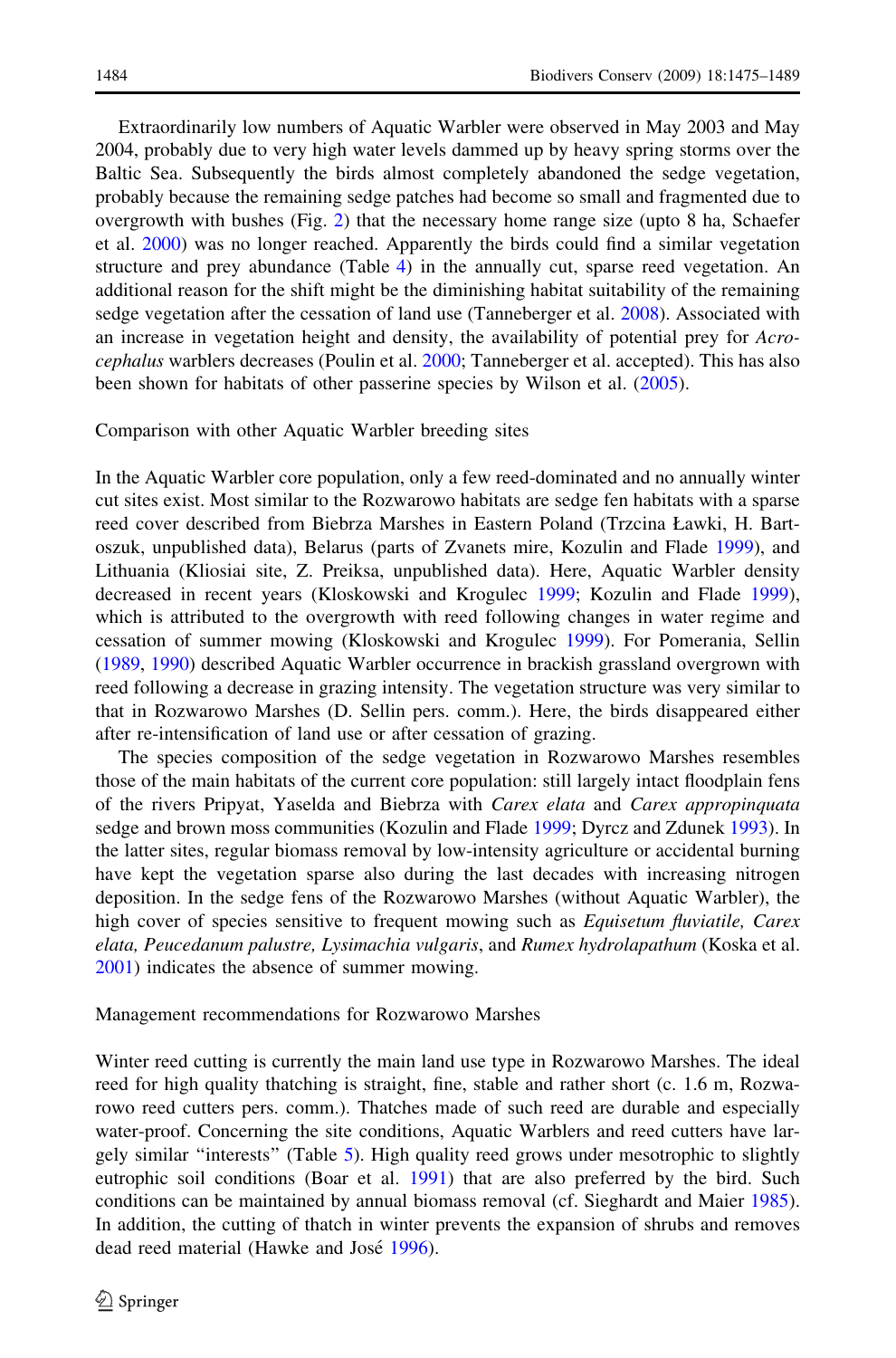<span id="page-10-0"></span>

| <b>Table 5</b> 'Interests' of reed cut-<br>ters and Aquatic Warbler in<br>Rozwarowo Marshes with regard<br>to site conditions                 | 'Interest'                            | Reed<br>cutters | Aquatic<br>Warbler |
|-----------------------------------------------------------------------------------------------------------------------------------------------|---------------------------------------|-----------------|--------------------|
|                                                                                                                                               | Loose reed $1-2$ m                    | $\pm$           | $\pm$              |
|                                                                                                                                               | Dense reed 1-2 m                      | $\pm$           |                    |
|                                                                                                                                               | Absence of reed $>2$ m                | $\pm$           | $\hspace{0.1mm} +$ |
|                                                                                                                                               | Herbs between reed                    | 土               | $^{+}$             |
|                                                                                                                                               | Mesotrophic soil conditions           | $\pm$           | $^{+}$             |
|                                                                                                                                               | Absence of shrubs and trees           | $^{+}$          | $^{+}$             |
| Diverging 'interests' are printed<br>in bold. $+$ indicates any positive<br>interest (e.g., preference, benefit),<br>- indicates an avoidance | Water level >10 cm                    | $\pm$           |                    |
|                                                                                                                                               | Absence of eutrophic irrigation water | $^+$            | $^{+}$             |
|                                                                                                                                               | Winter reed cutting                   |                 | $\pm$              |
|                                                                                                                                               |                                       |                 |                    |

However, the ''interests'' of the Aquatic Warbler and the reed cutters differ with respect to the water level. The reed cutters stimulate the growth and expansion of reed by raising the water level by distributing water of adjacent rivers over the area. Water levels higher than 10 cm above-ground decrease the area suitable for Aquatic Warbler nests, which are built here close to the ground due to the absence of dead plant material. In addition, the eutrophic river water from Wołczenica river fertilizes the area, as is reflected in the high productivity proxy and low soil C:N values of type 5 vegetation and in the strong increase in vegetation height in areas of types 3 and 4 vegetation with high water levels (own observations). This may eventually make the area unsuitable both for growing high quality reed and as Aquatic Warbler habitat. In conclusion: whereas short-term water level demands of reed production and Aquatic Warbler conservation seem to be conflicting, on the longer run the interests may converge again. A Polish-German EU-LIFE Nature Project currently investigates optimal water levels with regard to economic and ecological needs.

The impact of commercial reed cutting on other plant and animal species is diverse. With regard to plant conservation, winter cutting can maintain (Güsewell and Le Nédic [2004\)](#page-12-0) or increase species diversity as it substantially reduces the ruderal and nitrophilous character of the vegetation (Gryseels [1989\)](#page-12-0) and benefits shorter and more species-rich vegetation (Cowie et al. [1992](#page-12-0)). For typical reedbed birds, Kube and Probst ([1999\)](#page-13-0) showed low population densities e.g., of Bearded Tits (Panurus biarmicus) in brackish reedbeds in Northeast Germany upto 3 years after cutting. A low abundance of early breeding passerines in cut reed beds has also been found by Poulin and Lefebvre [\(2002\)](#page-13-0). In contrast, Hawke and José [\(1996](#page-12-0)) describe that the same species preferred recently cut brackish reedbeds (with rapid litter accumulation) in Southwest England above areas that had not been cut. Other characteristic reed species such as Reed Warbler (Acrocephalus scirpac-eus) are apparently also able to rapidly recolonise cut areas (Hawke and José [1996](#page-12-0)). Bibby and Lunn ([1982](#page-12-0)) see generally little conflict between harvesting activities and ornithological interests, as long as patches of uncut reed remain.

Often, the reduced abundance of potential prey for passerine birds is used as an argument against reed cutting, but reliable data to support this are not available. Although invertebrates wintering in reed stems and litter-dwelling species are likely to suffer from cutting, other groups (e.g., herbivores such as Homoptera) benefit from fresh green reed stems. During this study, we observed three successful broods of Aquatic Warblers in reed cut in the previous winter and we could not find differences in total biomass of potential prey between the Rozwarowo breeding sites (Table [4](#page-8-0)) and other Pomeranian breeding sites (Tanneberger et al. accepted). As the Aquatic Warbler is a species that due to uniparental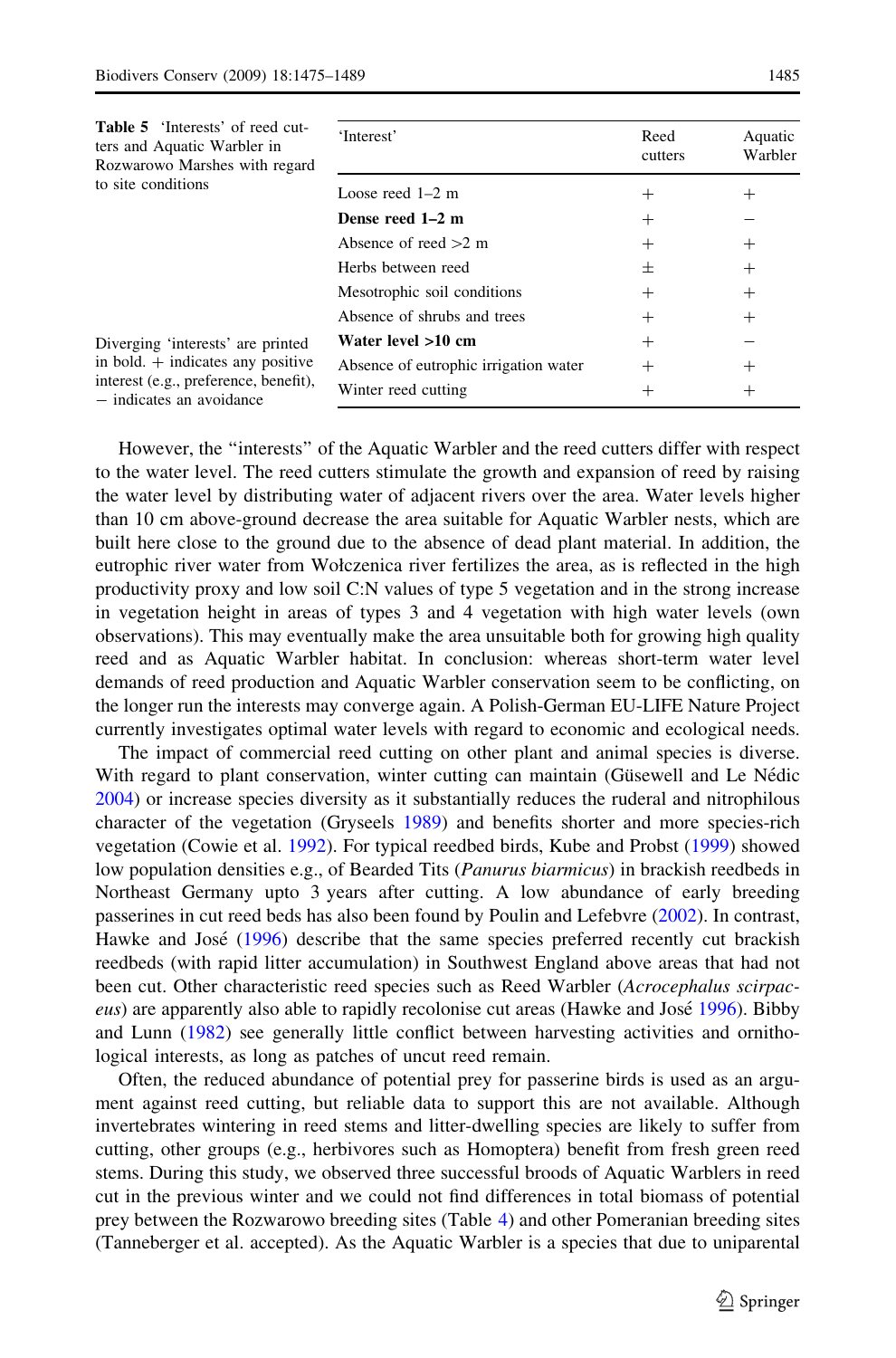care is particularly dependent on abundant food in the close vicinity of the nest (Schulze-Hagen [1991\)](#page-13-0), this suggests that there is sufficient prey also for other passerine birds. Ditlhogo et al. ([1992](#page-12-0)) found differences between cut and uncut sites only in a few invertebrate families, and this number declined with time after cutting. After one year, no soil invertebrates and only a few families of above-ground invertebrates showed any significant effects. According to that study and to (Schmidt et al. [2005](#page-13-0), [2008](#page-13-0)), appropriate management for invertebrate conservation in reedbeds and fen meadows would include rotational burning or cutting, with parts of the bed left unmanaged, forming a mosaic of ages and allowing recolonization by cutting-sensitive invertebrates.

#### Conclusion and socio-economic perspective

The Aquatic Warbler is the only globally threatened species among the species of the Rozwarowo Marshes. Therefore, management favoring this species should have first priority. In recent decades, Aquatic Warblers used to breed in late summer mown sedges. The area of this habitat type has decreased for economical reasons and the birds have shifted to an alternative habitat–winter cut reed. As it maintains conditions suitable for Aquatic Warblers and is currently economically feasible, the continuation of the winter cutting regime is recommended as the main management measure. In order to maintain optimal habitat conditions, additional fertilization through eutrophic water during high and long flooding has to be avoided. Uncut stripes should be left to mitigate adverse effects on invertebrates and other bird species and to provide nesting space for Aquatic Warblers during the early season. In the last 3 years this policy has already been implemented voluntarily by the Rozwarowo reed cutters in some parts of the area. Summer mowing of Rozwarowo Marshes after the breeding season (i.e., in August/September as required by current Polish agri-environmental schemes) would probably have the same effects on vegetation and Aquatic Warbler as winter cutting, but is economically not viable. The EU-LIFE project is currently exploring this issue.

Currently, reed cutting in Poland is profitable and commercial and conservation interests run parallel. Considerable changes are, however, likely to occur in the next years along with the implementation of the Common Agricultural Policy, including decreasing economic interest in commercial reedbeds, rising wages, and increasing competition from low-wage countries outside the EU. Possibilities to safeguard reed cutting include (1) maintaining direct payment eligibility of commercial reedbeds and (2) adjusting the Polish agri-environmental schemes (AES) to allow supporting flexible conservation measures for Natura 2000 sites based on the recommendations in the Natura 2000 management plans. The EU-approved Polish Rural Development Strategy (2007–2013) includes the possibility of such 'Natura 2000 payments' to support tailor-made conservation schemes for unusual conservation situations like the one in Rozwarowo. To enable these Natura 2000 payments and other management decisions, sound monitoring of Aquatic Warblers, vegetation, water level, and potential prey (started within the LIFE project) should be continued and a management plan addressing the needs of Aquatic Warblers, other wildlife and the landowners has to be elaborated and approved by the authorities.

Acknowledgements We thank the landowners for permission to work on Rozwarowo Marshes as well as Jochen Bellebaum, Lars Lachmann, Michael Manthey, and Michael Succow for valuable comments on the manuscript.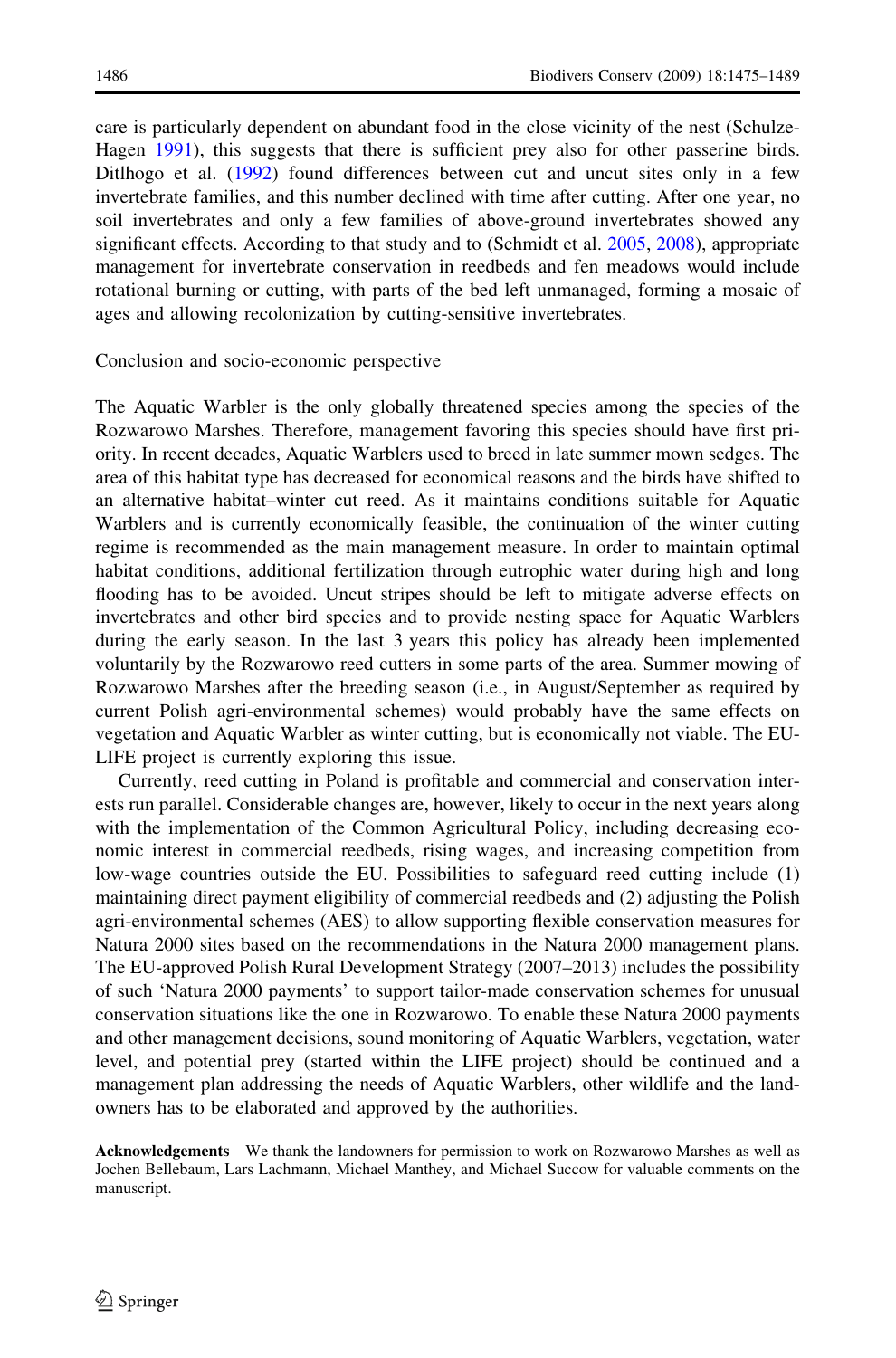#### <span id="page-12-0"></span>**References**

- Aquatic Warbler Conservation Team (1999) World population, trends and conservation status of the Aquatic Warbler Acrocephalus paludicola. Vogelwelt 120:65–89
- Bibby CJ, Lunn J (1982) Conservation of reedbeds and their avifauna in England and Wales. Biol Conserv 23:167–186. doi:[10.1016/0006-3207\(82\)90074-X](http://dx.doi.org/10.1016/0006-3207(82)90074-X)
- BirdLife International (2000) Threatened birds of the world. Lynx Ediciones/BirdLife International, Barcelona and Cambridge
- BirdLife International (2007) Species factsheet: Acrocephalus paludicola. [http://www.birdlife.org.](http://www.birdlife.org) Cited 14 Nov 2007
- Boar RR, Leeming DJ, Moss B (1991) The quality of thatching reed and its impact on the thatching industry. The links between water and sediment chemistry and reed quality. English Nature, Peterborough
- Cowie NR, Sutherland WJ, Ditlhogo MKM, James R (1992) The effects of conservation management of reed beds. I. The flora and litter disappearance. J Appl Ecol 29:277–284. doi[:10.2307/2404496](http://dx.doi.org/10.2307/2404496)
- Dierschke H (1994) Pflanzensoziologie. Grundlagen und Methoden. Ulmer, Stuttgart
- Ditlhogo MKM, James R, Laurence BR, Sutherland WJ (1992) The effects of conservation management of reed beds. I. The invertebrates. J Appl Ecol 29:265–276. doi[:10.2307/2404495](http://dx.doi.org/10.2307/2404495)
- Dreyer J (1913) Die Moore Pommerns, ihre geographische Bedingtheit und wirtschafts-geographische Bedeutung. XIV. Jahresbericht der Geographischen Gesellschaft zu Greifswald 1913–1914. Abel, Greifswald
- Dyrcz A, Zdunek W (1993) Breeding ecology of the Aquatic Warbler Acrocephalus paludicola on the Biebrza marshes, northeast Poland. Ibis 135:181–189. doi[:10.1111/j.1474-919X.1993.tb02830.x](http://dx.doi.org/10.1111/j.1474-919X.1993.tb02830.x)
- Ellenberg H, Weber HE, Düll R, Wirth V, Werner W (1992) Zeigerwerte von Pflanzen in Mitteleuropa. Scr Geobot 18:1–258
- Flade M, Giessing B, Pain D, Kozulin A (2006) Partial extinction: The case of the globally threatened Aquatic Warbler. J Ornithol 147(suppl):79
- Frahm JP, Frey W (1992) Moosflora. Ulmer, Stuttgart
- Giessing B (2002) Viele Väter für eine Brut—vorteilhaft oder unausweichlich für das Weibchen? Zum Paarungssystem und zur Populationsgenetik des Seggenrohrsängers (Acrocephalus paludicola). Dissertation, Köln University
- Grime JP (1974) Vegetation classification by reference to strategies. Nature 250:26–31. doi:[10.1038/](http://dx.doi.org/10.1038/250026a0) [250026a0](http://dx.doi.org/10.1038/250026a0)
- Grime JP, Hodgson JG, Hunt R (1988) Comparative plant ecology: a functional approach to common British species. Unwin Hyman, London
- Gryseels M (1989) Nature management experiments in a derelict reedmarsh. I: effects of winter cutting. Biol Conserv 47:171–193. doi[:10.1016/0006-3207\(89\)90063-3](http://dx.doi.org/10.1016/0006-3207(89)90063-3)
- Güsewell S, Le Nédic C (2004) Effects of winter mowing on vegetation succession in a lakeshore fen. Appl Veg Sci 7:41–48. doi:[10.1658/1402-2001\(2004\)007\[0041:EOWMOV\]2.0.CO;2](http://dx.doi.org/10.1658/1402-2001(2004)007[0041:EOWMOV]2.0.CO;2)
- Hawke CJ, José PV (1996) Reedbed management for commercial and wildlife interests. The Royal Society for the Protection of Birds, Sandy
- Hill MO, Roy DB, Mountford JO, Bunce RGH (2000) Extending Ellenberg's indicator values to a new area: an algorithmic approach. J Appl Ecol 37:3–15. doi[:10.1046/j.1365-2664.2000.00466.x](http://dx.doi.org/10.1046/j.1365-2664.2000.00466.x)
- Hodgson JG, Wilson PJ, Hunt R, Grime JP, Thompson K (1999) Allocating C-S-R plant functional types: a soft approach to a hard problem. Oikos 85:282–294. doi[:10.2307/3546494](http://dx.doi.org/10.2307/3546494)
- Jurzyk S (2004) Protection of Myrica gale L. brushwood in a peatbog under agricultural management. In: Wołejko L, Jasnowska J (eds) The future of Polish mires. Agricultural University of Szczecin, Szczecin
- Jurzyk S, Wróbel M (2003) Co-occurrence of two species Molinia caerulea L. and "red-list" species Carex pulicaris L. in Western Pomerania (Poland). Pol J Ecol 51(3):363–367
- Klotz S, Kühn I, Durka W (2002) BIOLFLOR—Eine Datenbank mit biologisch-ökologischen Merkmalen zur Flora von Deutschland. Schriftenreihe für Vegetationskunde 38. Bundesamt für Naturschutz, Bonn
- Koska I, Succow M, Clausnitzer U, Timmermann T, Roth S (2001) Vegetationskundliche Kennzeichnung von Mooren (topische Betrachtung). In: Succow M, Joosten H (eds) Landschaftsökologische Moorkunde. Schweizerbart, Stuttgart
- Kozulin A, Flade M (1999) Breeding habitat, abundance and conservation status of the Aquatic Warbler Acrocephalus paludicola in Belarus. Vogelwelt 120:97–111
- Krogulec J, Kloskowski J (1999) Habitat selection of Aquatic Warbler Acrocephalus paludicola in Poland: consequences for conservation of the breeding areas. Vogelwelt 120:113–120
- Krogulec J, Kloskowski J (2003) Monitoring Aquatic Warbler Acrocephalus paludicola in Poland. Ornis Hung 12–13:191–196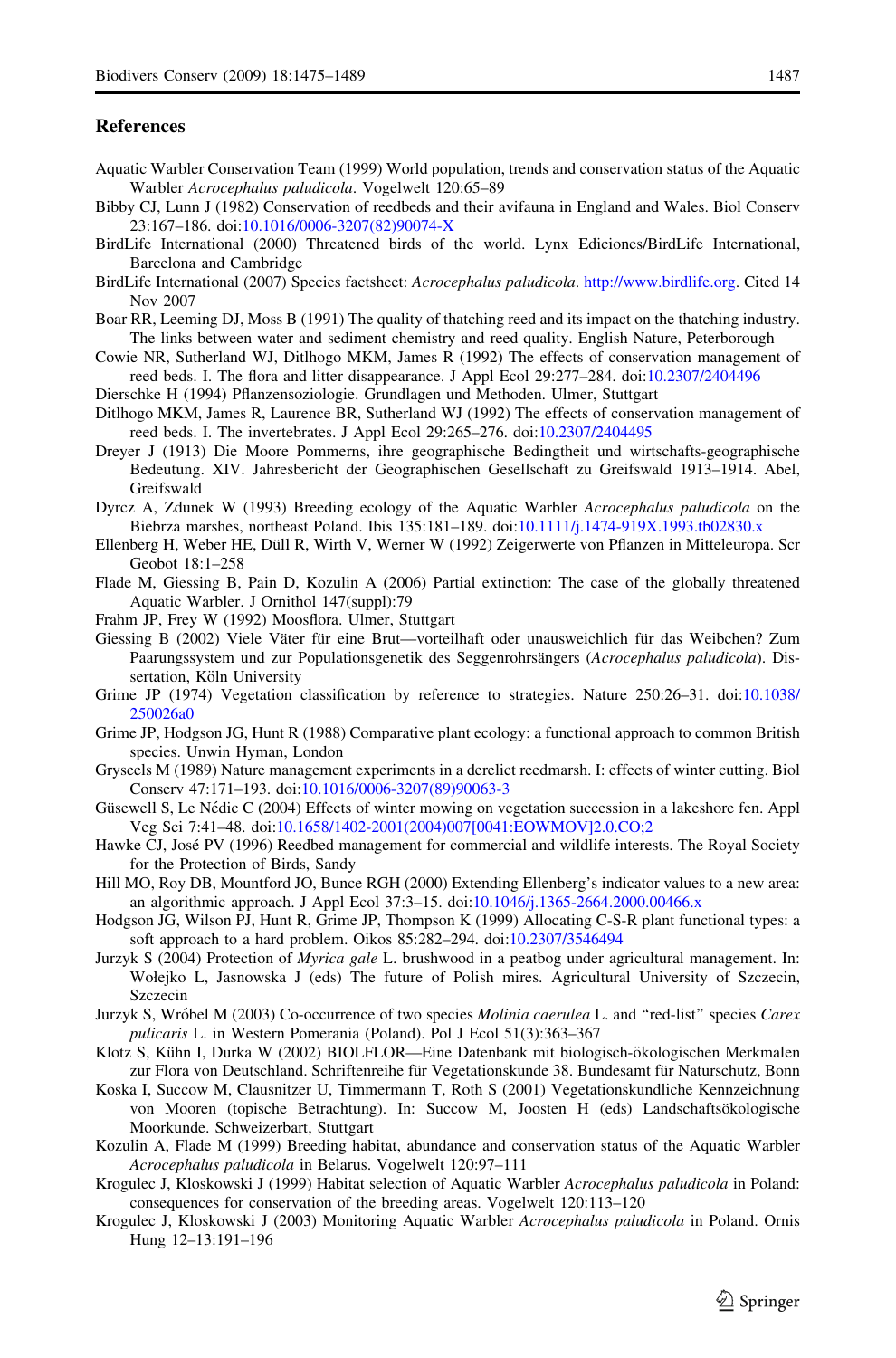- <span id="page-13-0"></span>Kube J, Probst S (1999) Bestandsabnahme bei schilfbewohnenden Vogelarten an der südlichen Ostseeküste: welchen Einfluss hat die Schilfmahd auf die Brutvogeldichte? Vogelwelt 120:27–38
- Leisler B (1981) Die ökologische Einnischung der mitteleuropäischen Rohrsänger (Acrocephalus, Sylviinae). I. Habitattrennung. Vogelwarte 31:45–74
- Londo G (1984) The decimal scale for relevés permanent quadrats. In: Knapp R (ed) Sampling methods and taxon analysis in vegetation science. Handbook of vegetation science 4. Junk, The Hague
- McCune B, Mefford MJ (1999) PC-ORD. Multivariate analysis of ecological data, version 4. MjM Software Design, Gleneden Beach
- Mueller-Dombois D, Ellenberg H (1974) Aims and methods of vegetation ecology. Wiley, New York
- Mühlenberg M (1993) Freilandökologie. Quelle & Meyer Verlag, Heidelberg
- Pain D, Green RE, Giessing B, Kozulin A, Poluda A, Ottosson U, Flade M, Hilton G (2004) Using stable isotopes to investigate wintering areas and migratory connectivity of the globally threatened Aquatic Warbler Acrocephalus paludicola. Oecologia 138:168–174. doi[:10.1007/s00442-003-1416-z](http://dx.doi.org/10.1007/s00442-003-1416-z)
- Pott R (1995) Die Pflanzengesellschaften Deutschlands. Ulmer, Stuttgart
- Poulin B, Lefebvre G (2002) Effect of winter cutting on the passerine breeding assemblage in French Mediterranean reedbeds. Biodivers Conserv 11:1567–1581. doi:[10.1023/A:1016866116220](http://dx.doi.org/10.1023/A:1016866116220)
- Poulin B, Lefebvre G, Metref S (2000) Spatial distribution of nesting and foraging sites of two Acrocephalus warblers in a Mediterranean reedbed. Acta Ornithologica 35:117–121
- Quinn GP, Keough MJ (2002) Experimental design and data analysis for biologists. Cambridge University Press, Cambridge
- R Development Core Team (2007) R: a language and environment for statistical computing. R foundation for statistical computing, Vienna, Austria. ISBN: 3-900051-07-0, <http://www.R-project.org/>
- Robel RJ, Press BM, Henning BL, Johnson KW, Blocker HD, Kemp KE (1995) Nutrient and energetic characteristics of sweep-collected invertebrates. J Field Ornithol 66:44–53
- Schaefer M (ed) (2006) Brohmer—Fauna von Deutschland. Ein Bestimmungsbuch unserer heimischen Tierwelt, 22nd edn. Quelle & Meyer, Wiebelsheim
- Schaefer HM, Naef-Daenzer B, Leisler B, Schmidt V, Müller JK, Schulze-Hagen K (2000) Spatial behaviour in the Aquatic Warbler (Acrocephalus paludicola) during mating and breeding. J Ornithol 141:418–424. doi:[10.1007/BF01651571](http://dx.doi.org/10.1007/BF01651571)
- Schmidt MH, Lefebvre G, Poulin B, Tscharntke T (2005) Reed cutting affects arthropod communities, potentially reducing food for passerine birds. Biol Conserv 121:157–166. doi:[10.1016/j.biocon.](http://dx.doi.org/10.1016/j.biocon.2004.03.032) [2004.03.032](http://dx.doi.org/10.1016/j.biocon.2004.03.032)
- Schmidt MH, Rocker S, Hanafi J, Gigon A (2008) Rotational fallows as overwintering habitat for grassland arthropods: the case of spiders in fen meadows. Biodivers Conserv. doi:[10.1007/s10531-008-9412-6](http://dx.doi.org/10.1007/s10531-008-9412-6)
- Schulze-Hagen K (1991) Acrocephalus paludicola (Vieillot 1817)–Seggenrohrsänger. In: Glutz von Blotzheim UN (ed) Handbuch der Vögel Mitteleuropas. Aula, Wiesbaden
- Sellin D (1989) Vergleichende Untersuchungen zur Habitatstruktur des Seggenrohrsängers Acrocephalus paludicola. Vogelwelt 110:198–208
- Sellin D (1990) Zum aktuellen Vorkommen des Seggenrohrsängers Acrocephalus paludicola im Oderdelta zwischen Peenestrom und Dziwna. Vogelwelt 111:181–189
- Sieghardt H, Maier R (1985) Produktionsbiologische Untersuchungen an *Phragmites*-Beständen im geschlossenen Schilfgürtel des Neusiedler See. Wiss Arbeiten Burgenland 72:189–221
- Southwood TRE (1978) Ecological methods: with particular reference to the study of insect populations. Chapman & Hall, London
- Succow M, Joosten H (eds) (2001) Landschaftsökologische Moorkunde. Schweizerbart'sche Verlagsbuchhandlung, Stuttgart
- Südbeck P, Andretzke H, Fischer S, Gedeon K, Schikore T, Schröder K, Sudfeldt C (eds) (2005) Methodenstandards zur Erfassung der Brutvögel Deutschlands. Dachverband Deutscher Avifaunisten, Radolfzell
- Tanneberger F, Joosten H, Flade M (2005) An introduction to Aquatic Warbler conservation in Western Pomerania. In: Kotowski W (ed) Anthropogenic influence on wetlands biodiversity and sustainable management of wetlands. Warsaw Agricultural University Press, Warsaw
- Tanneberger F, Bellebaum J, Fartmann T, Haferland HJ, Helmecke A, Jehle P, Just P, Sadlik J (2008) Rapid deterioration of Aquatic Warbler Acrocephalus paludicola habitats at the western margin of the breeding range. J Ornithol 139:105–115. doi[:10.1007/s10336-007-0241-2](http://dx.doi.org/10.1007/s10336-007-0241-2)
- Tanneberger F, Bellebaum J, Dylawerski M, Fartmann T, Jurzik S, Tegetmeyer C, Wojciechowska M (accepted) Habitats of the globally threatened Aquatic Warbler (Acrocephalus paludicola) in Pomerania—vegetation and site characteristics. Bot Jahrb Syst Pflanzengesch Pflanzengeogr